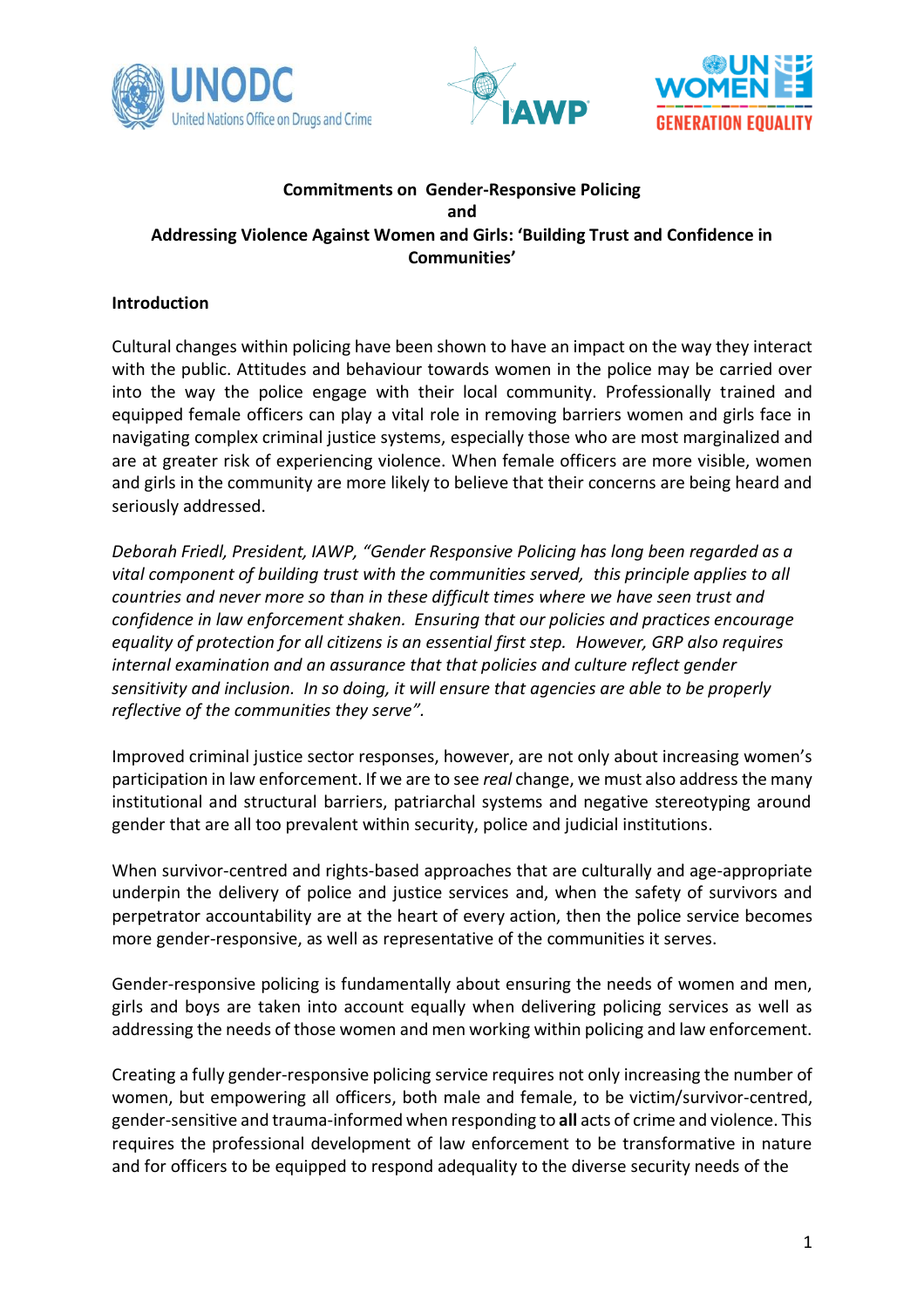





communities they serve. Equally important, a gender-responsive police service requires senior leadership to institutionalize gender-sensitive policies, strategies and accountability mechanisms that ensure effective operational leadership that is fit for purpose.

## **Commitment Aims**

The COVID-19 pandemic has forced us to think differently and 'build back better.' UN Women is committed in the next five years to advancing this area of work through the *Generation Equality Action Coalition on Gender-based Violence* – the first ever multi-stakeholder and inter-generational platform with the objective of creating a compelling political compact and driving long-term change to end gender-based violence. This partnership model builds on ways UN Women and partners are already supporting governments and other stakeholders within and outside the UN system in the area of ending violence against women and girls. Strengthening police and justice sector responses, as part of a multi-sectoral response, is firmly at the centre of this work, complementing efforts to strengthen laws and policies, prevention, data collection, use and analysis.

As part of the mission to 'build back better', UN Women and UNODC have partnered with the IAWP to drive a global campaign to gain widespread commitment among police and law enforcement associations, networks, organisations and institutuions to promote the benefits of gender-responsive policing and gain support for the its implemention, in line with the Sustainable Development Goals 5 on 'Gender Equality' and 16 on 'Peace, Justice and Strong Institutions.'<sup>1</sup>

By pledging to the *Commitments on Gender-Responsive Policing* you, your Association, Network, Organisation or Institution will be demonstrating a clear undertaking to embed gender-responsive policing, meaning that no individual or group are discrminated against or disadvantaged in the service provided to address their safety and security needs.

The Commitments on Gender-Responsive Policing will be continually updated as pledges are added/received and will be publicly available on the IAWP web site [www.iawp.org](http://www.iawp.org/)

<sup>1</sup> [https://sdgs.un.org/#goal\\_section](https://sdgs.un.org/#goal_section)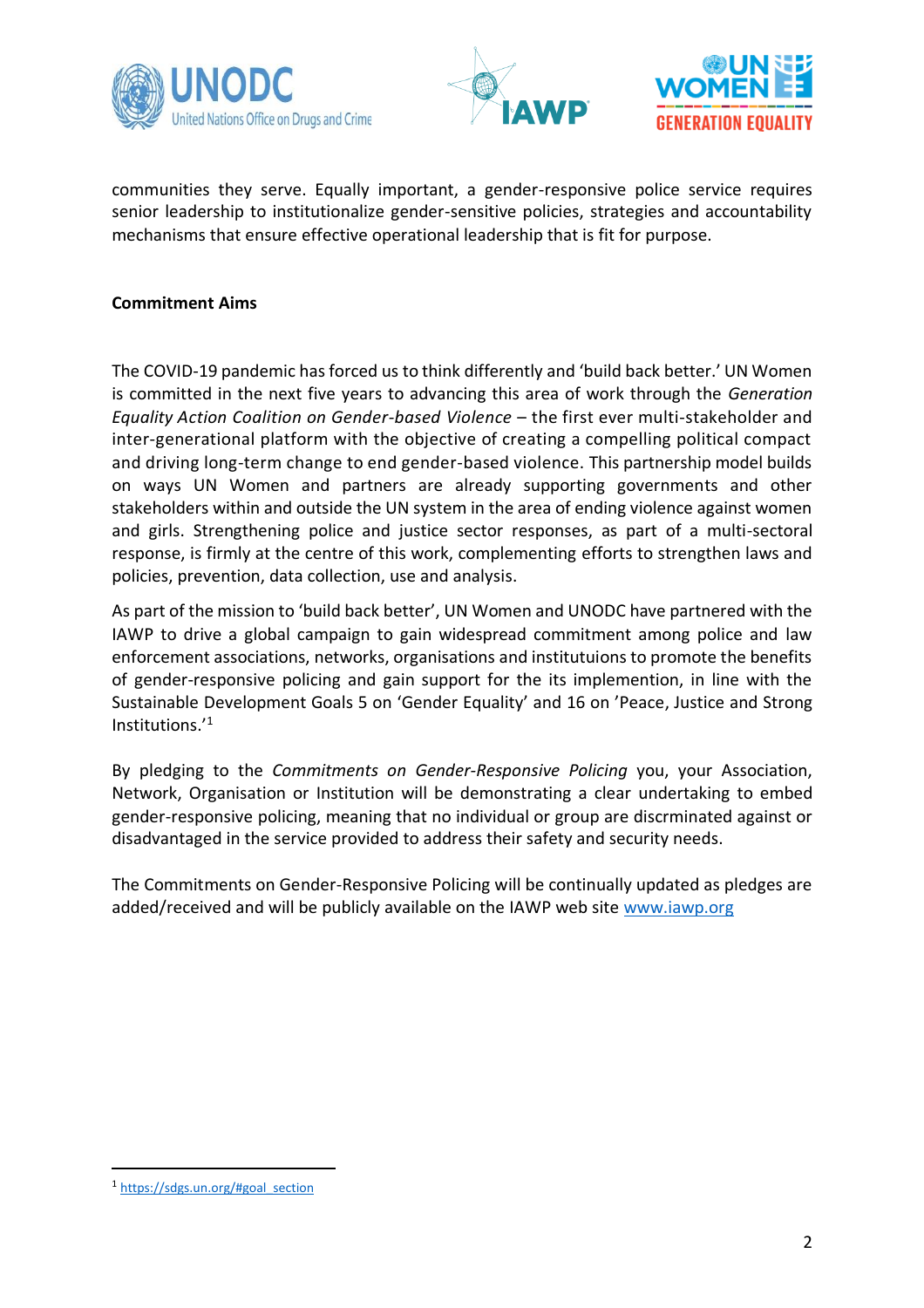





# **Commitments on Gender-responsive Policing**

We pledge to promote the benefits of gender-responsive policing and supporting the creation of gender-responsive law enforcement institutions, in line with the Sustainable Development Goals 5 on 'Gender Equality' and 16 on 'Peace, Justice and Strong Institutions'.

## **We publically commit to promoting gender-responsive policing by:**

- 1. Committing to institutional change that will deliver gender-responsive police services that are accountable, transparent and representative of the communities they serve. This includes addressing and preventing harmful institutional gender bias, stereotypes and harassment and increasing women's representation in policing/law enforcement.
- 2. Strengthening police practices on the prevention of violence against women and girls, including through participation in multi-stakeholder partnerships that address the causes and consequences of violence against women and girls.
- 3. Committing to transformative learning and professional development of police/law enforcement, including through police colleges and universities, to implement gender-responsive policing that is trauma-informed, perpetrator-focused and victim/survivor-centered.
- 4. Ensuring resources are committed to advancing stronger relationships with victim/survivor support services and organizations that represent the rights of women and girls in all their diversity.
- 5. Ensuring we demonstrate leadership to those we represent by taking positive steps to empowering and enabling them to deliver these commitments, to monitor and evaluate their impact at all levels of our respective organisations.